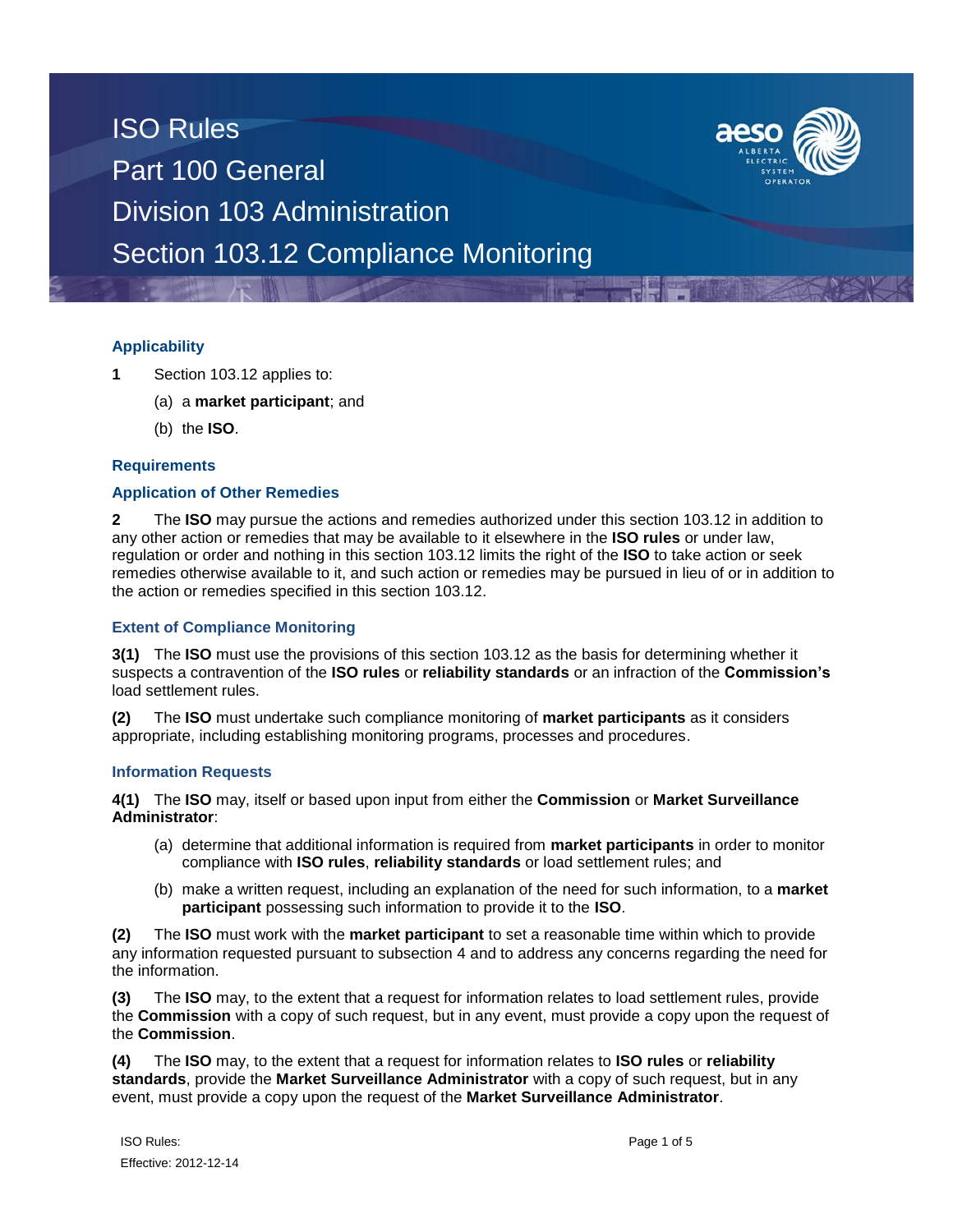

**5** A **market participant** that receives a request pursuant to subsection 4(1) must provide the **ISO**  with all information that the **ISO** requests and must do so in the time period set out in the request.

### **Confidentiality**

**6(1)** The **ISO** must, subject to section 103.1 of the **ISO rules**, *Confidentiality*, conduct compliance monitoring on a confidential basis, including:

- (a) treating information, recommendations and referrals the **ISO** provides to the **Commission** or the **Market Surveillance Administrator** as confidential and
- (b) treating the source of any complaint to the **ISO** regarding compliance as confidential.

**(2)** The **ISO** must, notwithstanding subsection 6(1) and section 103.1 of the **ISO rules**, *Confidentiality*, make information obtained pursuant to this section 103.12 available to either or both of the **Commission** and the **Market Surveillance Administrator** as part of a referral under subsections 11 and 12 or as part of a report under subsection 10.

**(3)** The **ISO** must limit its use of information obtained in accordance with this section 103.12 to purposes related to compliance with applicable **ISO rules**, **reliability standards** and load settlement rules.

### **Complaints**

**7(1)** A **market participant** or other interested **person** may submit a complaint to the **ISO** regarding compliance with the **ISO rules**, **reliability standards** or load settlement rules and if it does, the **market participant** or other interested party must provide sufficient information to allow the **ISO** to initiate an assessment of the complaint and to maintain communication with the complainant, which such information may include the following:

- (a) the name, address, telephone number and, if available, email address of the party making the complaint;
- (b) the particulars of the complaint;
- (c) any facts or information that support the complaint; and
- (d) the signature of the individual or authorized representative of the party making the complaint.

**(2)** The **ISO** may, except as required by the **Act** or related regulations, by a regulatory authority with jurisdiction, or by applicable **ISO rules**, **reliability standards** or load settlement rules, decline to act with respect to any specific complaint if the **ISO** considers:

- (a) the complaint is frivolous, vexatious, trivial or otherwise does not warrant action on the part of the **ISO**; or
- (b) the subject matter is under the jurisdiction of another authority.

**(3)** The **ISO** must, as soon as reasonably practical, provide a written response to a complainant notifying the complainant of the **ISO**`s decision regarding the course of action the **ISO** is taking in response to a complaint and the outcome of the related assessment, if any.

ISO Rules: Page 2 of 5 Effective: 2012-12-14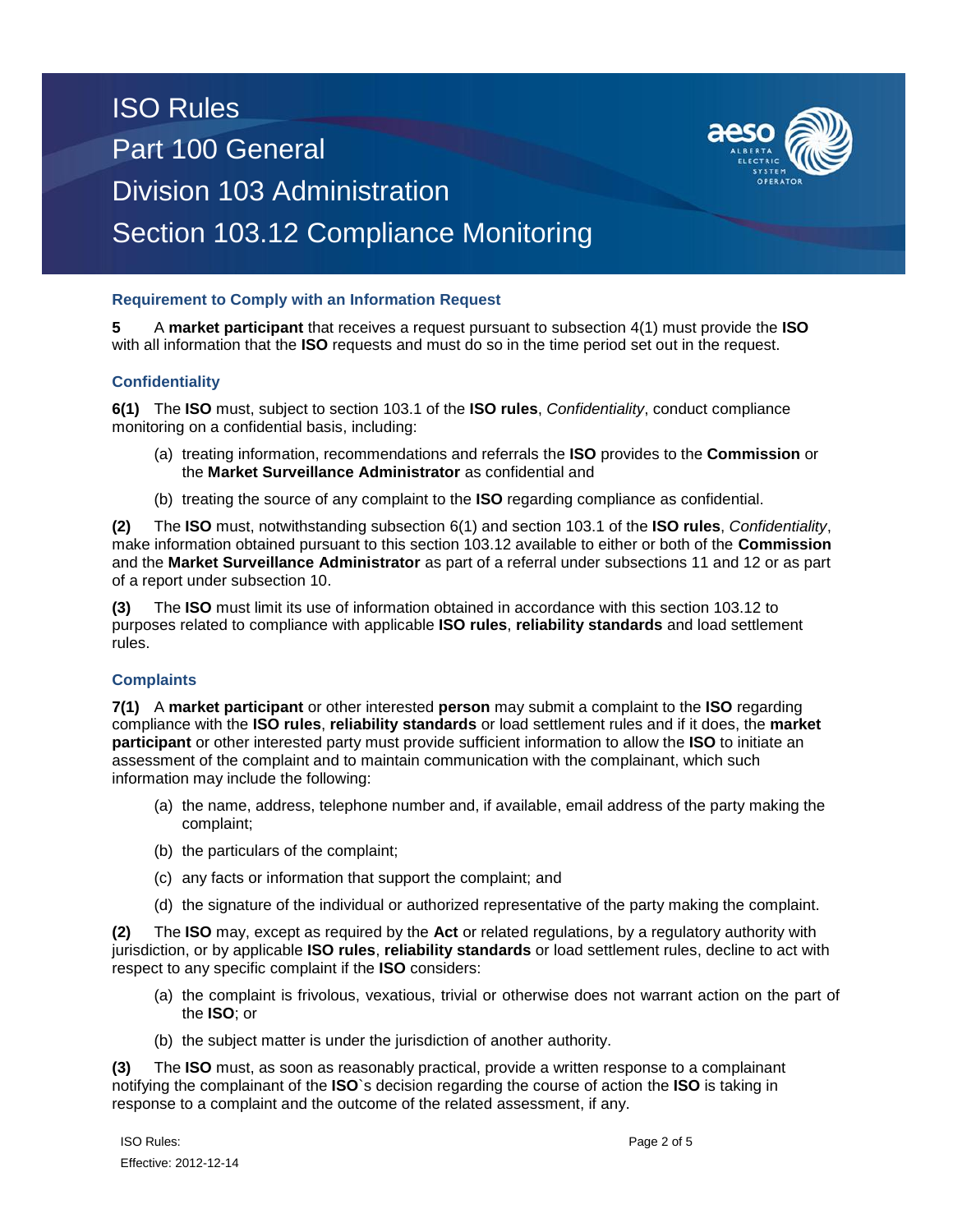### **Assessments**

**8(1)** The **ISO** may:

- (a) in response to a complaint relating to compliance with **ISO rules**, **reliability standards** or load settlement rules; or
- (b) as initiated by the **ISO**;

conduct an assessment in order to determine whether it suspects that a **market participant** may have contravened **ISO rules**, **reliability standards** or load settlement rules,

**(2)** The **ISO** may, if conducting the assessment referred to in subsection 8(1), include consideration of the following:

- (a) the alleged failure of a **market participant** to comply with applicable **ISO rules**, **reliability standards** and load settlement rules**;**
- (b) any representations made by a **market participant** that is the subject of an alleged failure to comply with applicable **ISO rules**, **reliability standards** and load settlement rules;
- (c) whether there is a reasonable basis or reasonable evidence to suspect that a **market participant** contravened the **ISO rules**, **reliability standards** or committed an infraction of the load settlement rules; and
- (d) any mitigating factors as identified in subsection 13.

### **Compliance Monitoring Audits**

**9(1)** The **ISO** may, as part of an assessment set out in subsection 8(1), determine that a compliance monitoring audit of a **market participant** is required in order to more fully review the **market participant**'s compliance with **ISO rules**, **reliability standards** or load settlement rules.

**(2)** The **ISO**, and its appointed third party, if any, must, with respect to the conduct of any compliance monitoring audit, work with the **market participant** to set a reasonable time for the conduct and completion of the audit.

**(3)** The **ISO** or its appointed third party, if any, must develop a report for each compliance monitoring audit which must include the following:

- (a) a description of the objective, scope and methodology of the audit;
- (b) any suspected or potential contraventions with **ISO rules**, **reliability standards** or load settlement rules;
- (c) any mitigation or remedial action measures which have been completed or are pending by the **market participant**; and
- (d) the nature of any confidential information provided.

**(4)** The **ISO** must provide a draft of the compliance monitoring audit report to the **market participant**  for comment before the **ISO** completes the report.

### **Reports to the Commission**

ISO Rules: Page 3 of 5 Effective: 2012-12-14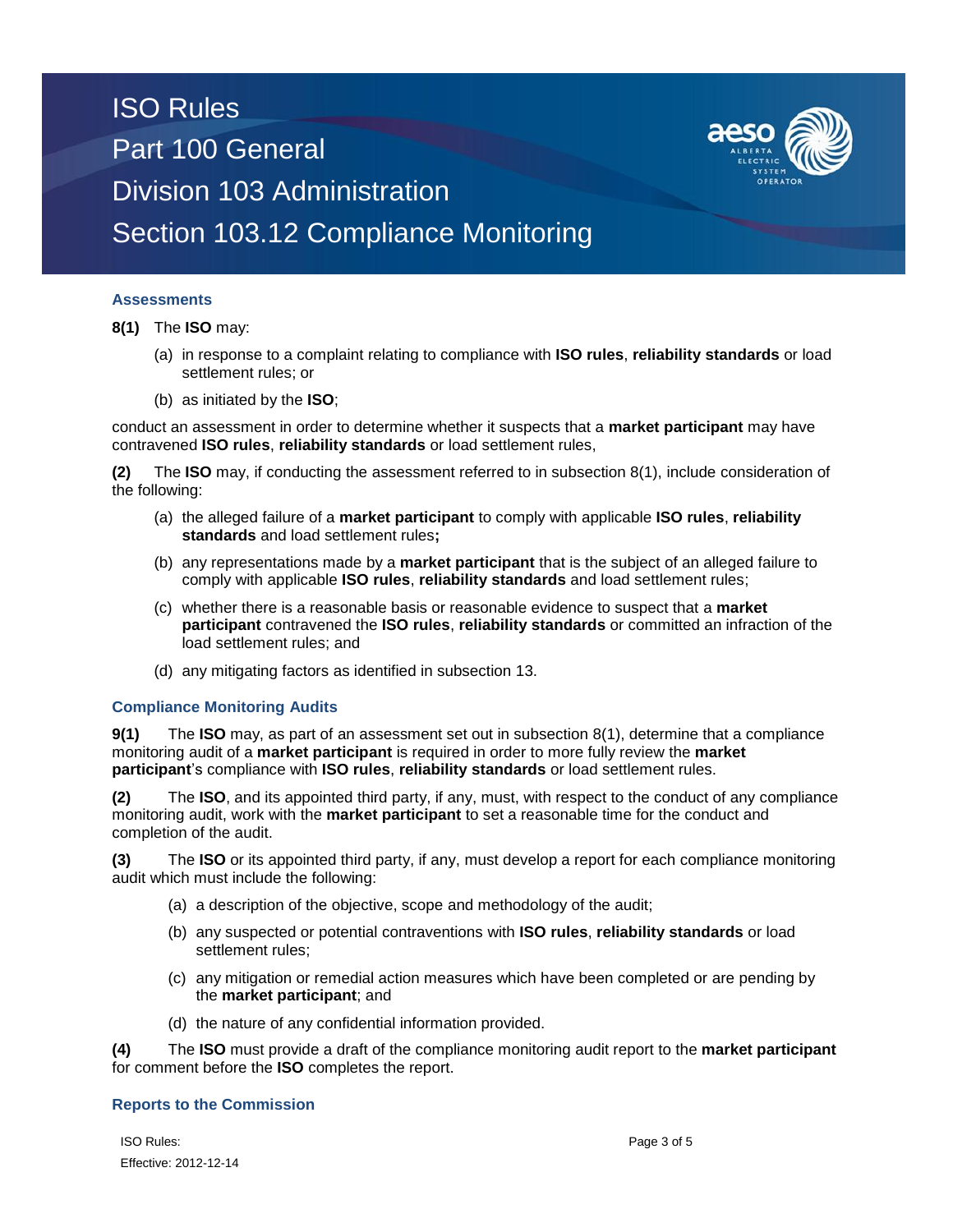

### **10(1)** The **ISO** must:

- (a) in accordance with section 11 of **Commission** *Rule 021 Settlement System Code Rules*; and
- (b) to the extent that the **ISO** conducts an investigation regarding compliance with load settlement rules;

at the conclusion of the investigation, submit a written report to the **Commission** detailing:

- (c) the original complaint reference;
- (d) a summary of the investigation carried out;
- (e) a list of requests for information from **market participants**;
- (f) the findings resulting from the investigation; and
- (g) any recommendation arising from the investigation or findings.

**(2)** The **ISO** may only provide the report identified in subsection 10(1) to the **Commission**, the **market participant** that is the subject of the report, and the complainant, if any.

#### **Referral to the Market Surveillance Administrator**

**11(1)** The **ISO** must, subject to provisions in the **Act** or related regulations and if the **ISO** suspects that a **market participant** has contravened the **ISO rules** or **reliability standards**, refer the matter, in writing, to the **Market Surveillance Administrator**.

**(2)** The **ISO** must provide written notice to the **market participant** whose compliance is in question when a matter is referred to the **Market Surveillance Administrator** in accordance with subsection  $11(1)$ .

### **Referral to the Commission**

**12(1)** The **ISO** must, subject to provisions in the **Act** and any rules the **Commission** makes respecting load settlement and if the **ISO** suspects that an infraction of the load settlement rules has occurred, refer the matter, in writing, to the **Commission.** 

**(2)** The **ISO** must provide written notice to the **market participant** whose compliance is in question when a matter is referred to the **Commission** in accordance with subsection 12(1).

### **Compliance Exceptions**

**13** A **market participant** is not required, notwithstanding any other provision in the **ISO rules**, to comply with a provision of the **ISO rules** to the extent the **market participant**'s action or inaction is caused by any one (1) or more of the following:

- (a) an event of **force majeure** but only if the **market participant** gives written notice to the **ISO**  of the **force majeure** in reasonable detail no later than two (2) **business days** after it knows of the event or condition and makes all reasonable efforts to cure, mitigate or remedy the **force majeure**;
- (b) a circumstance related to the operation of a **pool asset**, **transmission facility** or **electric**